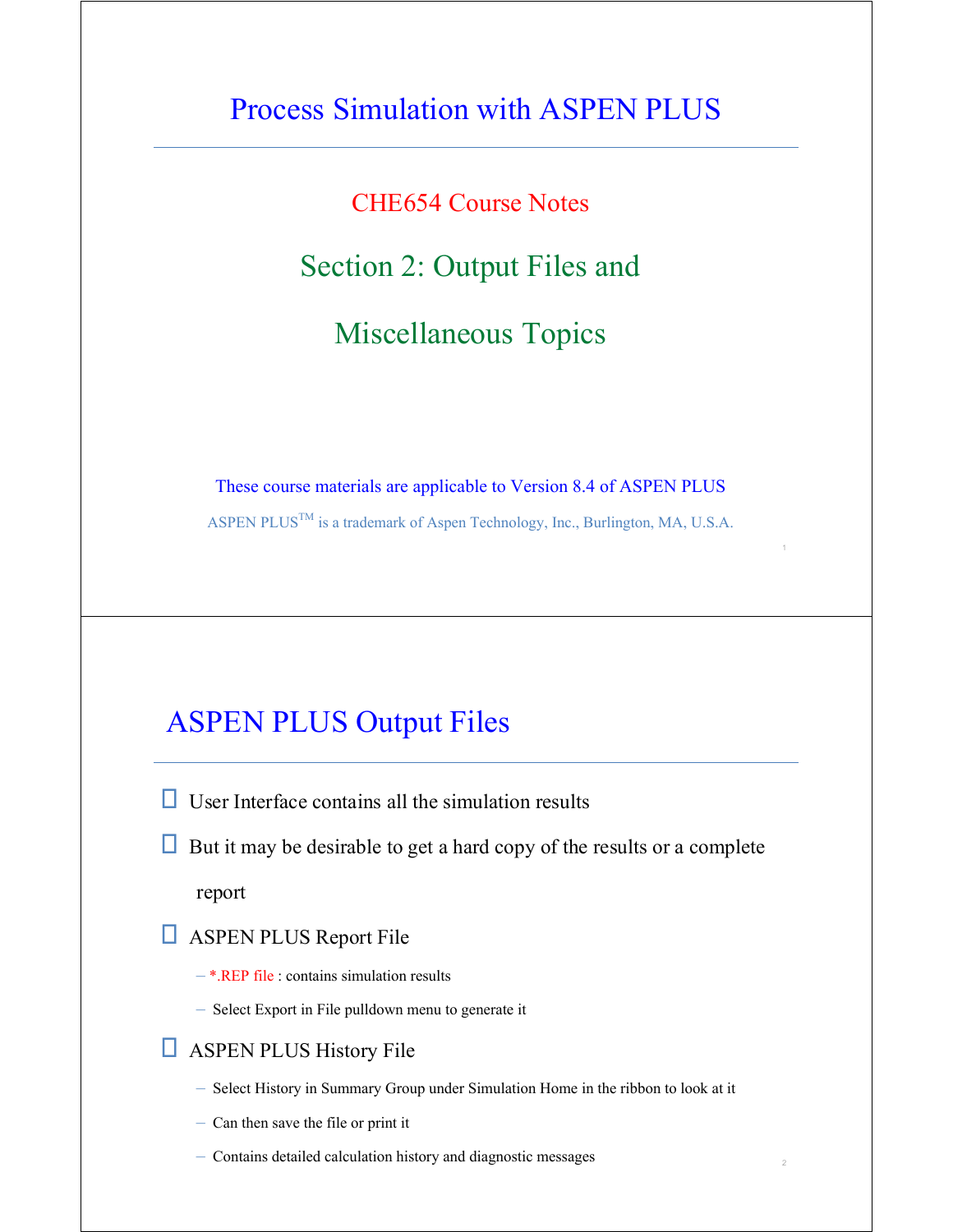# File Management in ASPEN PLUS

- An ASPEN PLUS run generates many files, many of them just temporary.
- $\Box$  The important files you should be aware of:

| File Type |        |        | <b>Extension</b> Format Description              |
|-----------|--------|--------|--------------------------------------------------|
| Compound  | *.apwz | Binary | File containing all input specifications,        |
|           |        |        | simulation results, and intermediate convergence |
|           |        |        | information, in addition to other (normally)     |
|           |        |        | external files which the simulation needs. This  |
|           |        |        | can include user subroutines, DLOPT files, EDR   |
|           |        |        | input files for rigorous HeatX models, embedded  |
|           |        |        | Excel spreadsheets, and other files.             |

3

# File Management (Cont'd)

| File Type         | Extension | Format       | Description                                                |
|-------------------|-----------|--------------|------------------------------------------------------------|
| Document          | *.apw     | Binary       | Quick restart file containing simulation input and results |
|                   |           |              | and intermediate convergence information                   |
| Backup            | *.bkp     | <b>ASCII</b> | Archive file containing simulation input and results       |
| Input             | $*$ .inp  | Text         | Simulation input                                           |
| Run Message *.cpm |           | Text         | Calculation history shown in the Control Panel             |
| History           | *.his     | Text         | Detailed calculation history and diagnostic messages       |
| Summary           | *.sum     | <b>ASCII</b> | Simulation results                                         |
| Report            | *.rep     | Text         | Simulation report<br>4                                     |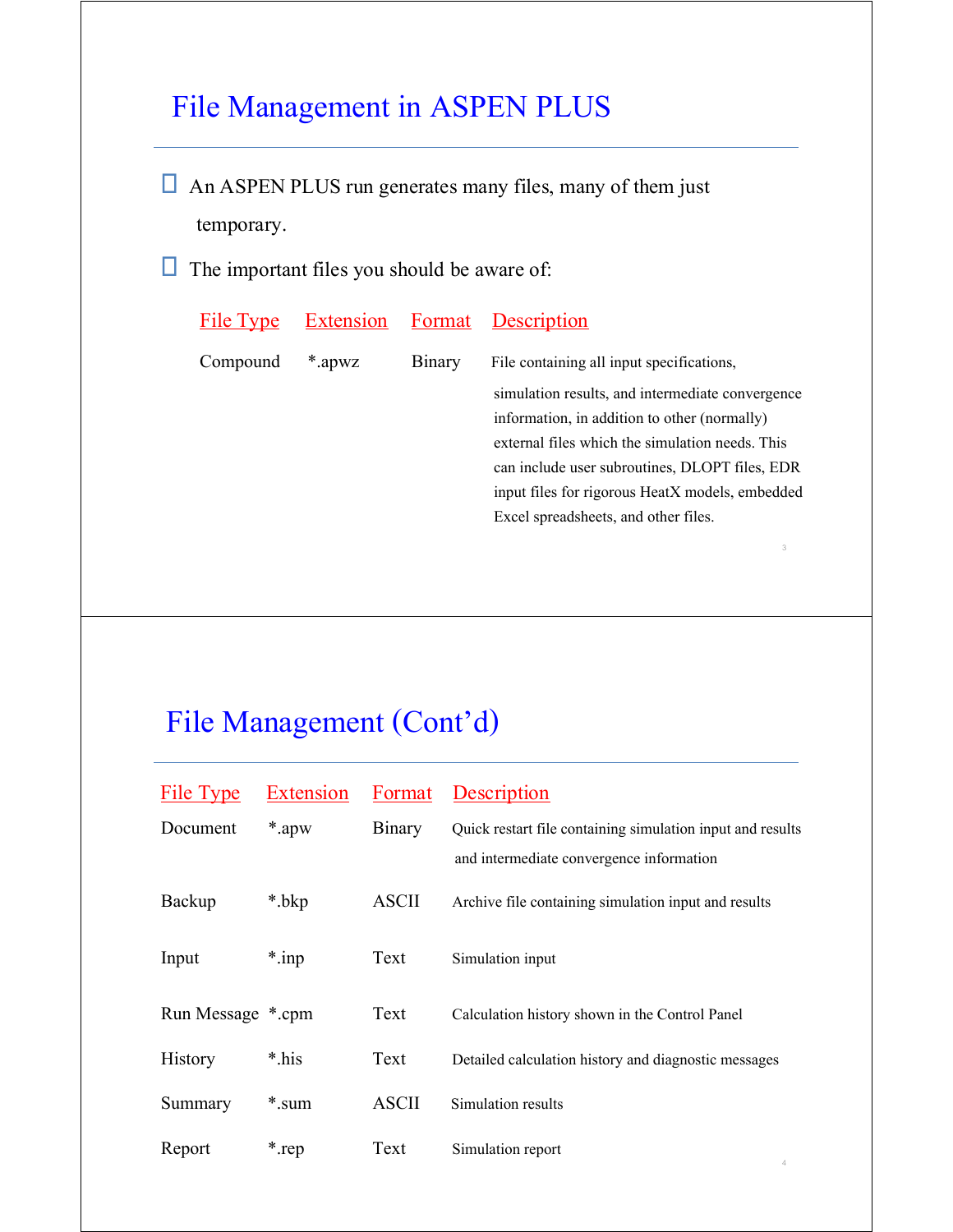# Export in File Pulldown Menu

| <b>File</b><br>Home<br>Economics                                           | Dynamics                | 碗                             |                                                                                                                                                                                                                                               | Export                               |                           | $\pmb{\times}$ |                   |                              | Search asperIONE Exchange |          | <b>P &amp; W B</b> |
|----------------------------------------------------------------------------|-------------------------|-------------------------------|-----------------------------------------------------------------------------------------------------------------------------------------------------------------------------------------------------------------------------------------------|--------------------------------------|---------------------------|----------------|-------------------|------------------------------|---------------------------|----------|--------------------|
| <b>CA</b> Rotate<br>Hilleconnect - we loin<br>35 Filp Horizontal air-Break | Ta Reroute Stress       | ⊛<br>(4)                      |                                                                                                                                                                                                                                               | v C                                  | Search CHE654 A+ Examples | p.             |                   |                              |                           |          |                    |
| P. insert<br>Fig Vertical                                                  | <b>ID Allon</b>         | Organize *                    | New folder                                                                                                                                                                                                                                    |                                      | $\mathbb{R}$ .            | $\Omega$       |                   |                              |                           |          |                    |
| <b><i><u>Rowsheet</u></i></b><br>Simulation                                | <b>Main Flowshe</b>     |                               | Name                                                                                                                                                                                                                                          | Date modified                        | Size<br>Type              |                |                   |                              |                           |          |                    |
| All items                                                                  |                         | A This PC<br><b>E</b> Desktop | Air Compression Example                                                                                                                                                                                                                       | 5/6/2014 9:32 AM                     | Aspen Plus Backup         | 31 KB          |                   |                              | Air Compression Example   |          |                    |
| $\triangleright$ $\Box$ Setup                                              |                         | <b>Documents</b>              |                                                                                                                                                                                                                                               |                                      |                           |                | am ID             |                              | AIR-FEED                  | COMP-AIR | COOL-AIR           |
| > Le Property Sets                                                         |                         | la Downloads                  |                                                                                                                                                                                                                                               |                                      |                           |                | nperature         | F                            | 60.0                      | 870.4    | 600.0              |
| Analysis                                                                   | ⇨                       | <b>B</b> Music                |                                                                                                                                                                                                                                               |                                      |                           |                | ssure             | psia                         | 14.70                     | 220.00   | 220.00             |
| <b>B</b> Flowsheet<br><b>B</b> Streams                                     |                         | <b>E</b> Pictures             |                                                                                                                                                                                                                                               |                                      |                           |                | sor Frac          |                              | 1.000                     | 1,000    | 1.000              |
| > Blocks                                                                   |                         | Wideos                        |                                                                                                                                                                                                                                               |                                      |                           |                | le Flow           | <b>Ibmol</b> hr              | 100.000                   | 100.000  | 100.000            |
| <b>Da Utilities</b>                                                        |                         | L. Local Disk (C:)            |                                                                                                                                                                                                                                               |                                      |                           |                | as Flow           | lb/hr                        | 2885.040                  | 2885.040 | 2885,040           |
| <b>Reactions</b>                                                           |                         | My 1-TB Red Sear              |                                                                                                                                                                                                                                               |                                      |                           |                | ume Flow          | cuft/hr                      | 37928.442                 | 6527.137 | 5203.502           |
| > Convergence<br>> El Flowsheeting Options                                 |                         |                               |                                                                                                                                                                                                                                               |                                      |                           |                | halpy             | MMBtu hr                     | $-0.012$                  | 0.572    | 0.371              |
| > Model Analysis Tools                                                     |                         | <b>W</b> Network              | $V$ (                                                                                                                                                                                                                                         |                                      |                           |                | le Flow           | Tomol hr                     |                           |          |                    |
| > EO Configuration                                                         |                         |                               | File name: Air Compression Example                                                                                                                                                                                                            |                                      |                           | ŵ              |                   |                              | 79,000                    | 79,000   | 79.000             |
| <b>b Co</b> Results Summary<br>> Dynamic Configuration                     |                         |                               | Save as type: Backup Files (*.bkp)<br>ackup Files (*.bkp                                                                                                                                                                                      |                                      |                           | $\sim$         |                   |                              | 21.000                    | 21.000   | 21.000             |
| <b>Properties</b>                                                          | $\epsilon$              |                               | Input Files (*.inp)<br>Input Files with Graphics (*.inp:*.apmbd)<br>Run Messages (*.cpm)<br>XML Results File (*.xml)<br>Problem Definition File (*appdf)<br>EO Solver Report File (*.atsiv)<br>DMO Solver Active Bounds Report File (*.atact) |                                      |                           |                |                   | of files you can<br>generate |                           |          |                    |
|                                                                            | Model Palette           |                               |                                                                                                                                                                                                                                               |                                      |                           |                |                   |                              |                           |          | $-0 \times$        |
| Simulation                                                                 | $\overline{\mathbf{R}}$ | Mixers/Splitters              | Separators<br>Exchangers<br>Columns                                                                                                                                                                                                           | <b>Reactors</b><br>Pressure Changers | Manipulators              | Solids         | Solids Separators | User Models                  |                           |          |                    |
| <b>AV Energy Analysis</b>                                                  | $\neg$<br>Material      | Mixer                         | <b>FSplit</b><br>SSplit                                                                                                                                                                                                                       |                                      |                           |                |                   |                              |                           |          |                    |
|                                                                            |                         |                               |                                                                                                                                                                                                                                               |                                      |                           |                |                   |                              |                           | 194% 日   |                    |
| Results Available (problem not yet run) Check Status                       |                         |                               |                                                                                                                                                                                                                                               |                                      |                           |                |                   |                              |                           |          |                    |

# Frequently Used ASPEN PLUS Files

Compound File (\*.apwz) and Document File (\*.apw)

- ASPEN PLUS main file, created under Save or Save As.
- Contains simulation input and results including graphics.
- Usually very large (0.5 MB 10 MB)
- Binary file; therefore, version-dependent

#### Backup File (\*.bkp)

ASPEN PLUS archive file, created under Save As or Export

6

- Contains the same information as \*.apw but opens slower
- Usually small (50 KB 0.5 MB)
- ASCII file; therefore, version-independent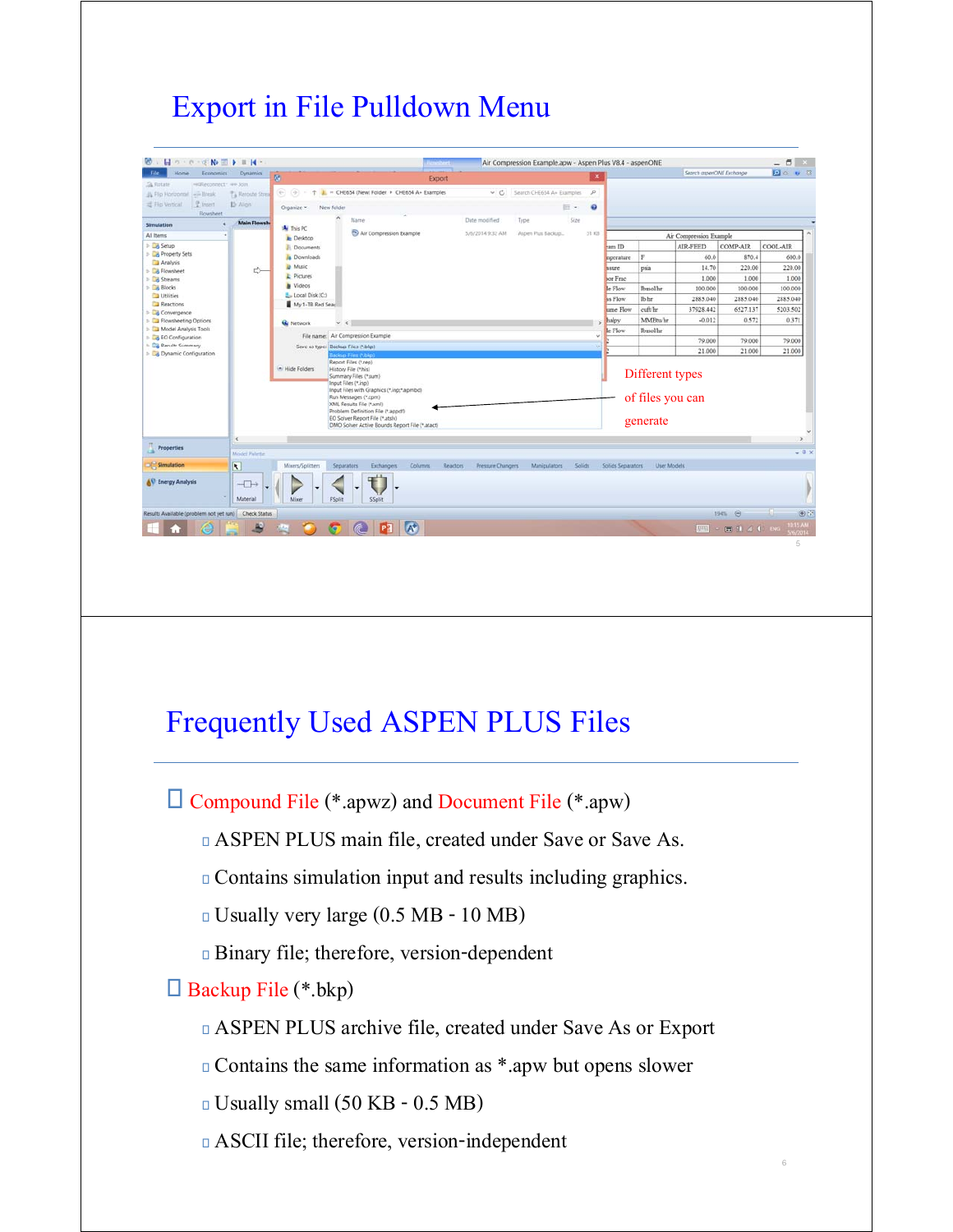#### Frequently Used ASPEN PLUS Files (Cont'd)

#### $\Box$  Input File (\*.inp)

- ASPEN PLUS input file, created under Export.
- Contains only input in keywords format; very small file
- Convenient for debugging and viewing the entire flowsheet input

7

8

Text file; therefore, version-independent

 $\Box$  Note: All Document, Backup, and Input files can be opened by ASPEN PLUS but the Input files will not retain the original drawing of the flowsheet.

# ASPEN PLUS Stream Specifications

- $\Box$  The Material Streams Sheet is used to:
	- 1. Define the flow rates, compositions, and thermodynamic states of all process feeds.
	- 2. Provide initial guesses for tear streams.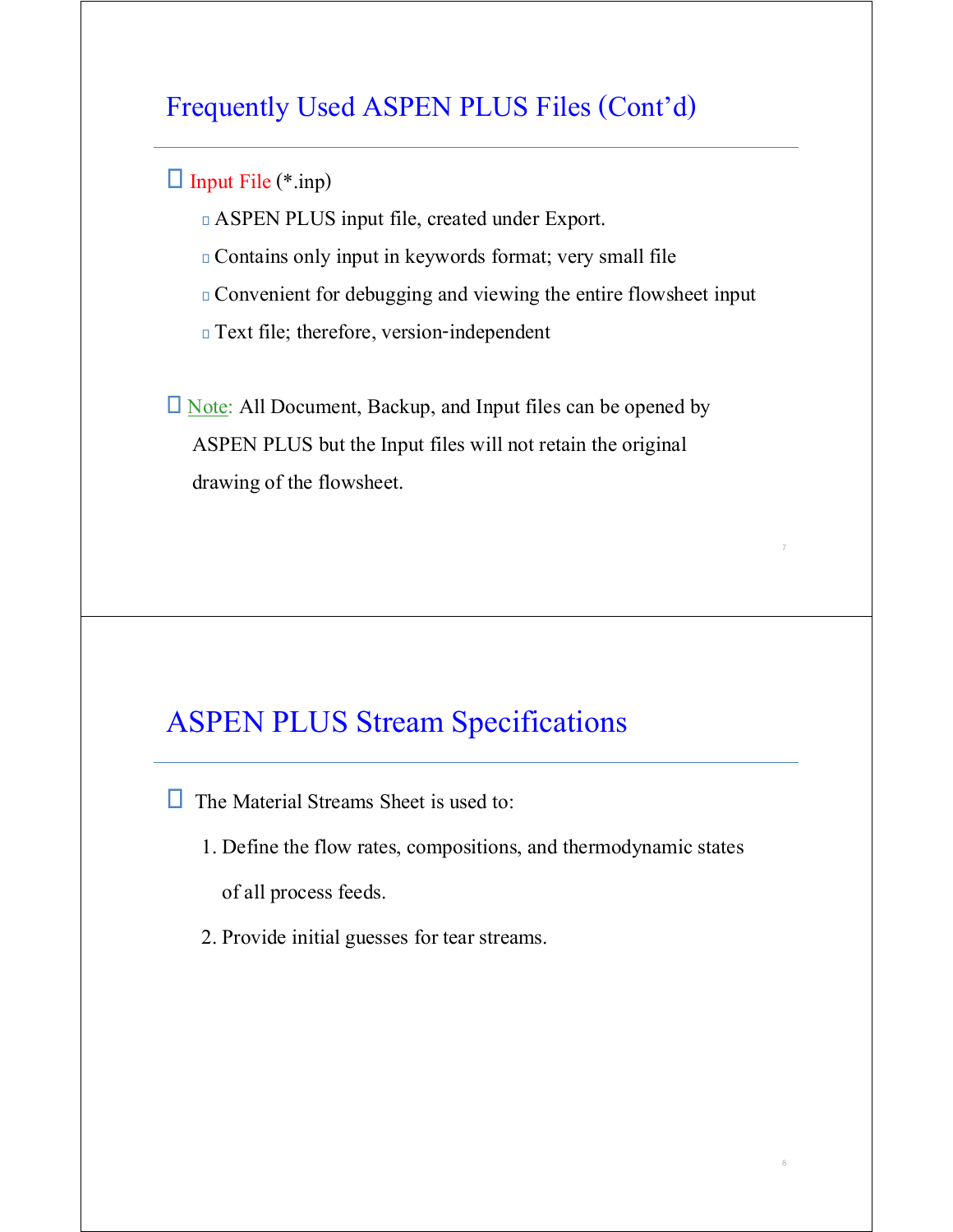### Sign Convention for Heat and Work in A+

 $\Box$  Energy equation:

 $H_{out}$  + Q<sub>out</sub> + W<sub>out</sub> = H<sub>in</sub> + Q<sub>in</sub> + W<sub>in</sub>

9

10

 $\Box$  Heat supplied to a block (e.g. reboiler, heater) is (+)

 $\Box$  Power supplied to a block (e.g. pump) is (+)

### Miscellaneous Topics in User Interface

**Exporting Stream Results** 

– To a printer

– To Microsoft Excel

 Creating a new (user-defined) units set for input data and output results

Creating a PFD (Process Flow Diagram) of a flowsheet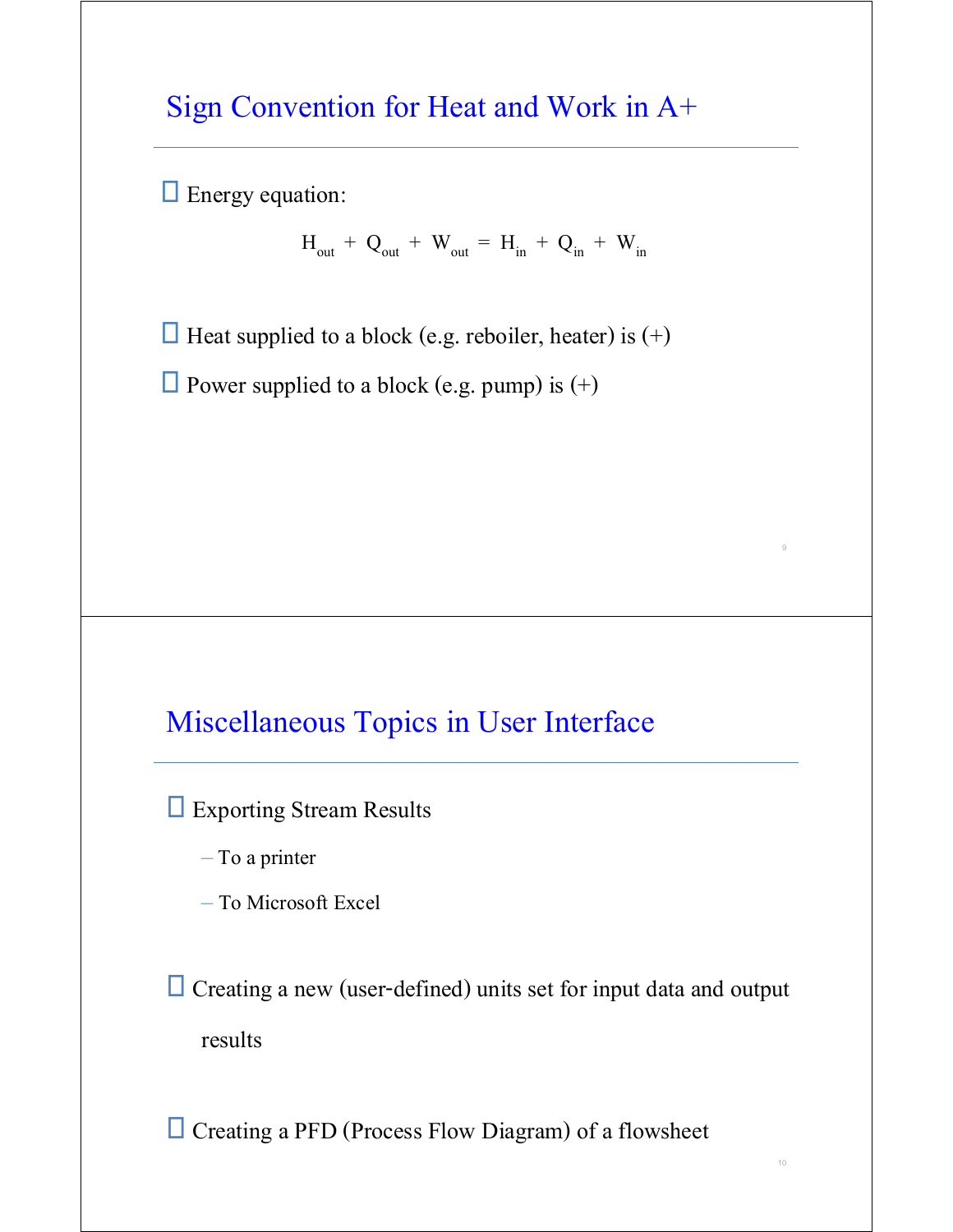

# Microsoft Excel after Pasting from the Clipboard

|                     | <b>AIR-FEED</b> | <b>COMP-AIR</b> | <b>COOL-AIR</b> |
|---------------------|-----------------|-----------------|-----------------|
| Substream: MIXED    |                 |                 |                 |
| Mole Flow lbmol/hr  |                 |                 |                 |
| N2                  | 79              | 79              | 79              |
| O <sub>2</sub>      | 21              | 21              | 21              |
| Total Flow lbmol/hr | 100             | 100             | 100             |
| Total Flow lb/hr    | 2885.04         | 2885.04         | 2885.04         |
| Total Flow cuft/hr  | 37928.44        | 6527.137        | 5203.502        |
| Temperature F       | 60              | 870.4268        | 600             |
| Pressure psia       | 14.7            | 220             | 220             |
| Vapor Frac          | $\mathbf{1}$    | $\mathbf{1}$    | $\mathbf{1}$    |
| Liquid Frac         | $\mathbf{0}$    | $\mathbf{0}$    | $\Omega$        |
| Solid Frac          | $\mathbf{0}$    | 0               | $\mathbf{0}$    |
| Enthalpy Btu/lbmol  | $-121.5394$     | 5717.349        | 3709.957        |
| Enthalpy Btu/lb     | $-4.212745$     | 198.1723        | 128.5929        |
| Enthalpy MMBtu/hr   | $-0.0121539$    | 0.5717349       | 0.3709957       |
| Entropy Btu/lbmol-R | 0.7903291       | 2.13319         | 0.4469793       |
| Entropy Btu/lb-R    | 0.027394        | 0.0739397       | 0.015493        |
| Density lbmol/cuft  | 0.00263654      | 0.0153206       | 0.0192178       |
| Density lb/cuft     | 0.0760653       | 0.4420069       | 0.5544419       |
| Average MW          | 28.8504         | 28.8504         | 28.8504         |
| Liq Vol 60F cuft/hr | 85.79137        | 85.79137        | 85.79137        |

12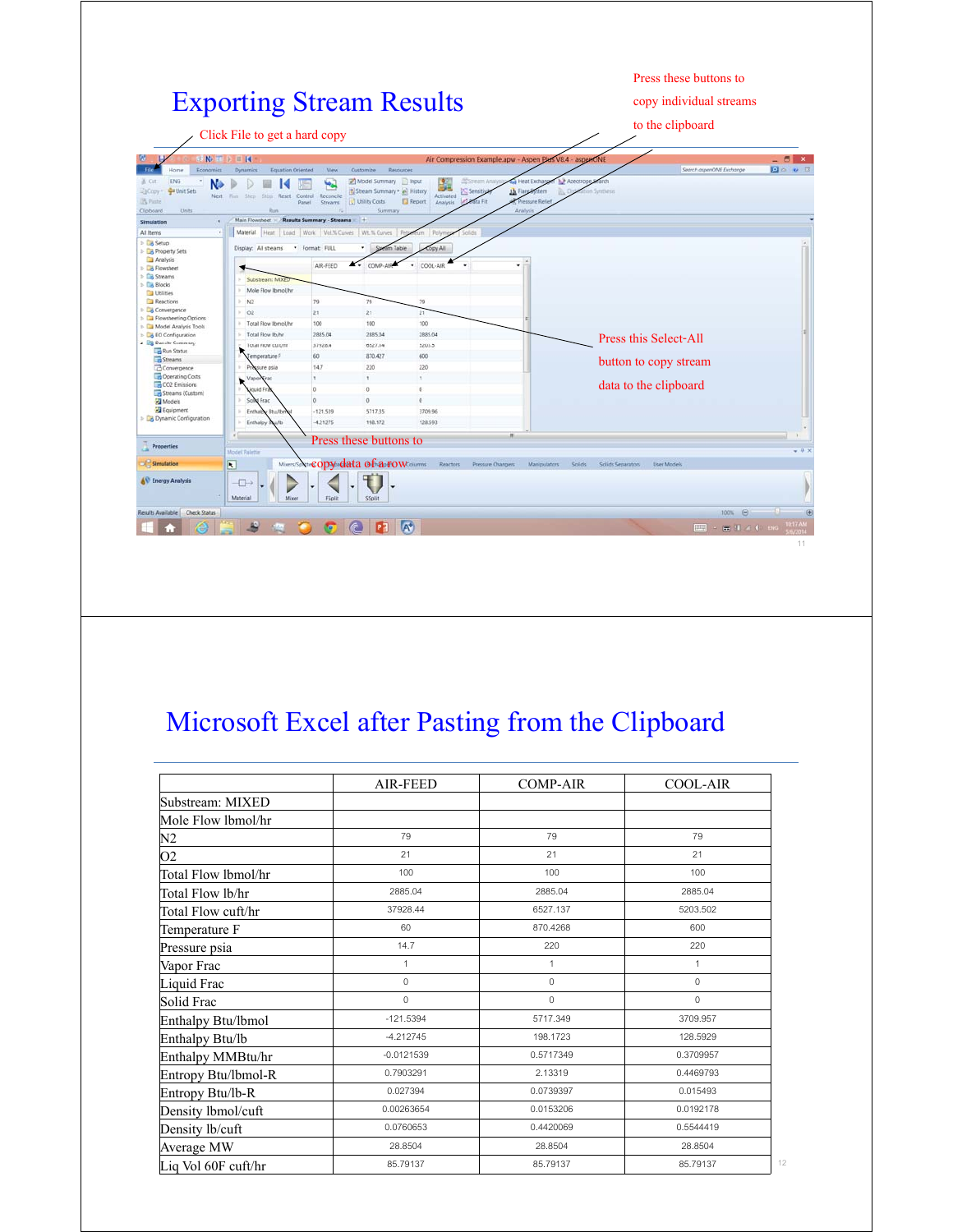### Creating a New Units Set

 $\Box$  There are already many A+ built-in units sets for input data and output results.

– 3 main sets: ENG, MET, SI

– Variations of main sets: METCBAR, METCKGCM, SI-CBAR

– e.g. METCKGCM is the metric set in which T is in  $^{\circ}$  F and P is in kg/cm<sup>2</sup>

 $\Box$  User may wish to create his own units set or customize an existing set.

 $\Box$  The easiest way to create a new units set is to copy from an existing one.

#### Creating a New Units Set (Cont'd)

#### $\Box$  To create a new units set:

- 1. Select Units Sets under Home in the ribbon.
- 2. Click the New button in the Object Manager.
- 3. Specify an ID for the new units set.
- 4. Specify whether you want to make this new units set global. If you specify "global", this new units set will apply to the entire simulation.
- 5. Select an existing units set from which you want to copy. SI is the default.
- 6. Now, customize any keyword to the desired unit (e.g. specify Volume Flow in "gal/min").

13